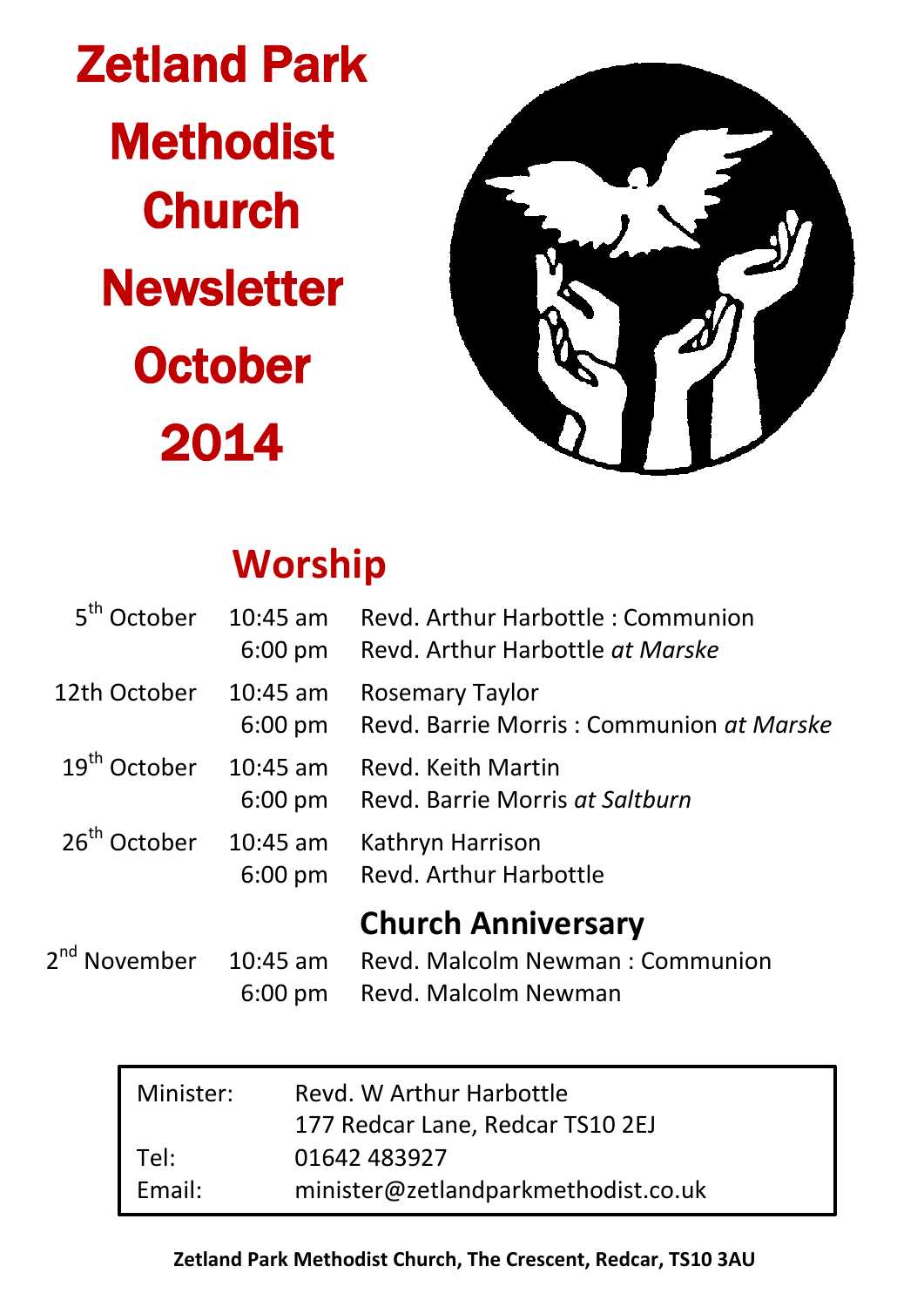I made a big mistake on Tuesday - I walked down to the railway station to catch the train in my 'Sunday' leather shoes! We all know the problem - the shoes we keep for best but which are never properly 'broken in' because they only get an airing on the high-days and holidays - they look great but are not good for what they were made for - walking in! On this occasion the problem was that I had been offered a lift home from the 'welcome' service on Monday evening, so I didn't have the chance to change into my travelling 'robes and foot-ware, so I had no option but to wear my 'glad-rags' to get back to Redcar the following day. Well, long before I got to the station my feet were suffering, and continued suffering for days thereafter!

The strange thing is that faith is a bit like my pair of shoes! If not used regularly, when we do put it into use it can feel very uncomfortable ... just like my 'Sunday' shoes! Faith needs to be well used and regularly exercised. Life is not simple nor the problems that face us always easy to understand. Decisions we may have to make are not always 'black and white'. Sometimes, working out how our Faith relates to our life experience can take a lot of working on.

So, if we only roll out our Faith on a Sunday, to listen to a presented sermon which we never question, our Faith does not really get much exercise. But if we engage with what is said, dare I say, even question what we hear and make the effort to talk through, think through, pray through the questions then our faith will grow, develop and mature. Though we can do this on our own it is far better to do it with others. Wesley put people into 'Classes' to support one another in this way, most growing churches today put people into 'cells' (same principle but different name). Most recently the Inspire Movement has been encouraging people to group into 'Bands' of three or four people (another of Wesley's ideas) to challenge and encourage one another.

The same is true of Bible Study notes. If we only read them through in a morning and then put them down they will do us little good except give us a momentary spiritual boost. Whatever Bible reading I use in a morning is revisited at several points in the day, used against which to measure decisions I have to make during the day, and at the end of the week I try to revisit the whole week's readings to tease out the common themes and maybe the contradictions!

To use another illustration, Faith is like muscles - the more we exercise, the more we use them (and that can be both tiring and painful at times), the stronger they become.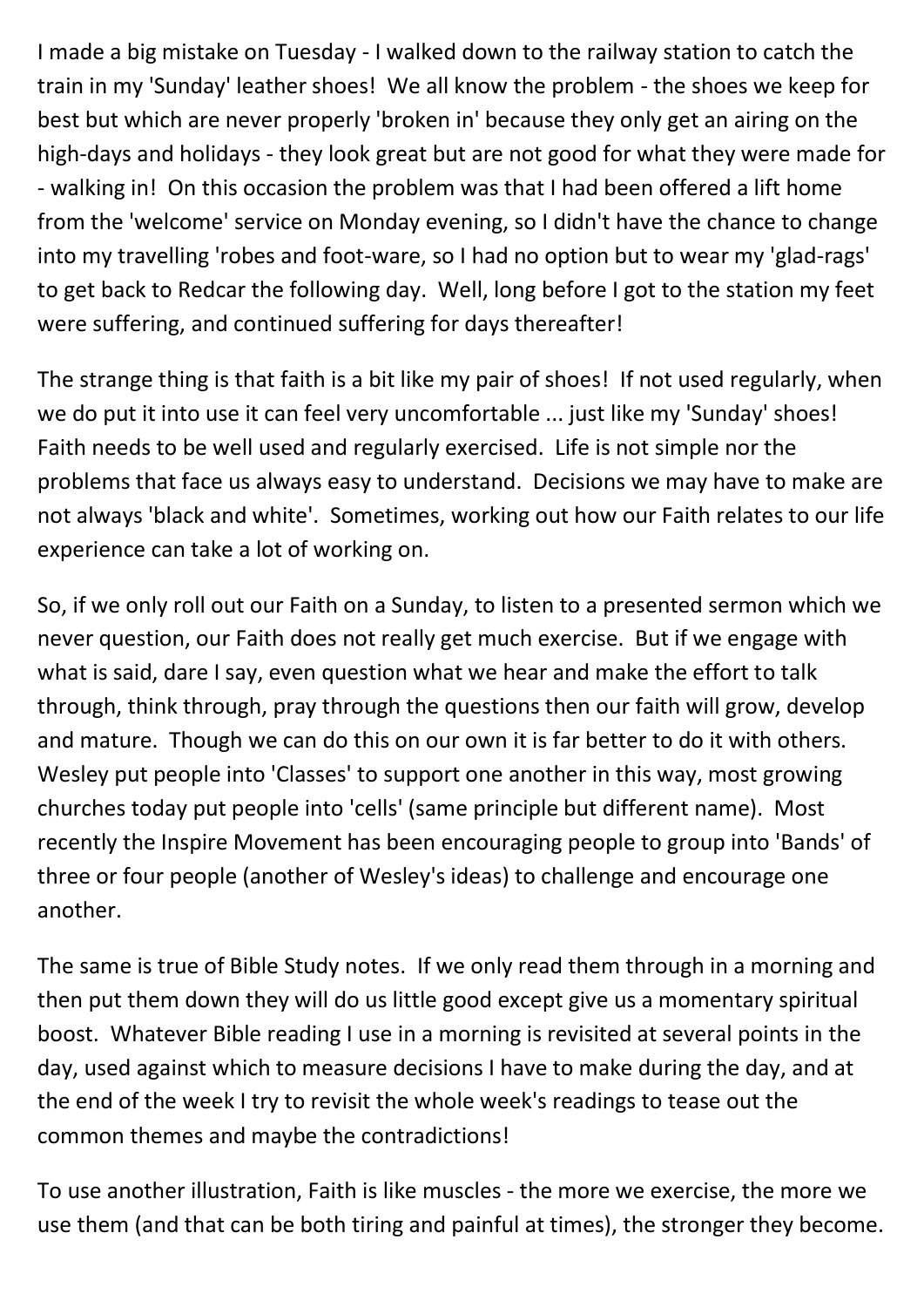Faith put on one side and only used occasionally will always be weak, but lived and challenged and exercised daily will strengthen and develop into a mature support for whatever life will throw at us.

Blessings, Arthur

The next **Pastoral Visitors** meeting is on Thursday, 23 October at 7.00 pm.

### **Smiles Jar**

Thank you to everyone who collects their loose coins for the jar in the church foyer. I have given a cheque for £80 to the Smiles Foundation. Well done and thank you again.

### **Shoebox Appeal**

It's that time of year again - busy packing boxes! Can you please let me have filled boxes, donated items or money, by Sunday 26th October so I can get them ready to go in the first week of November.

This will be the last year I will be doing work for the Shoebox Appeal. I have sent, on your behalf, more than 2000 boxes over the past 16/17 years but have decided to concentrate on supporting and raising awareness for The Smiles Foundation.

Let's make this year's Shoebox Appeal a grand success. If anyone wises to continue my work let me know. Thank you for your support.

Jenny

## **Church Anniversary Gift Day**

The circuit meeting has approved a small development scheme; mainly concerning the replacement of windows in the large and small halls.

The total cost is £13,482 of which we are committed to fund £3,482.

This year's gift day takes place on Sunday  $2^{nd}$  November and is your opportunity

to contribute. Please pray and think about this and respond as you feel able.

"Gift Day" envelopes will be available in the foyer.

### **Church Anniversary Concert**

Saturday 1st November @ 7:30 given by Stephen Ridley

An opportunity to hear a Talented Redcar Musician who's one of us. He has been a Musical Director of several shows in the West End and will be touring after Christmas as musical Director of 'Oklahoma'

Tickets £6 including a Buffet Supper